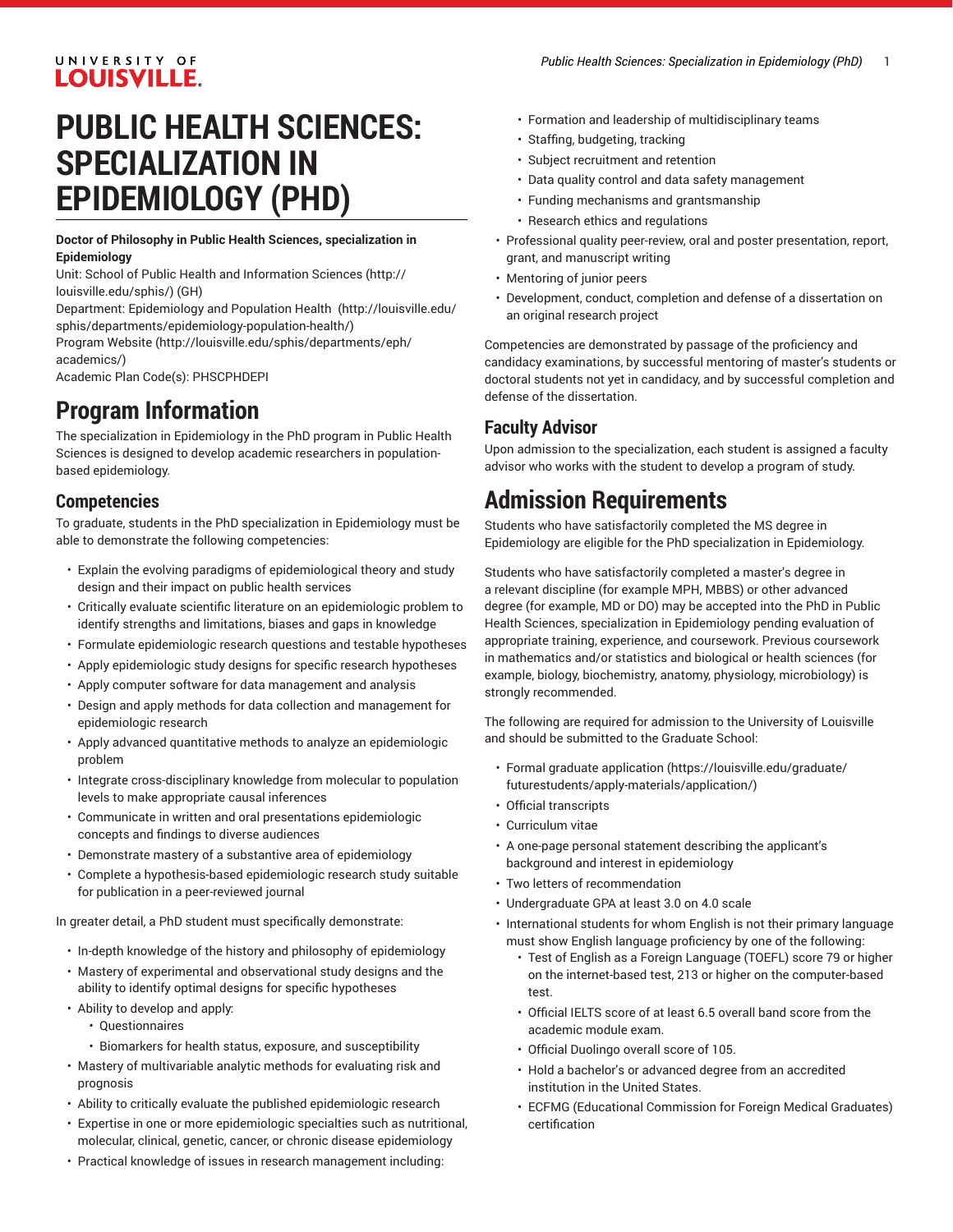## UNIVERSITY OF **LOUISVILLE.**

### **Application Deadline**

Fall semester - January 1 (International applicants); February 1 (Domestic applicants).

To be competitive for available program scholarship opportunities, applicants should apply on or before March 1 for full consideration.

Spring semester - Applications are not accepted.

Summer semester – Applications are not accepted.

## **Program Requirements**

The Public Health PhD specialization in Epidemiology is designed to consist of 49 credit hours of coursework over a minimum of two years plus one to four years for completion of the dissertation. The coursework is organized into two blocks of 26 and 23 credit hours. The curriculum outlined below represents an *ideal* sequence for a full-time student. A part-time student may need to deviate from this sequence. Completion of the first block of coursework is prerequisite for sitting for the proficiency examination. After passing the proficiency examination, the student can proceed with the second block of coursework. Successful completion of the second block is prerequisite to sitting for the candidacy examination.

After passing the candidacy examination, the student is admitted to doctoral candidacy. A doctoral candidate must then successfully develop and defend a dissertation proposal that describes an original and independent research project. Upon successful defense of the proposal, the student may then proceed to dissertation research. Upon successful completion of the research, oral defense of the dissertation, and demonstration of the required competencies listed above, the student is awarded the PhD degree.

#### **Coursework**

49 total credit hours (beyond admission requirements) consisting of the following:

- 20 credit hours of required courses
- 8 credit hours of seminars in Epidemiology
- 21 credit hours of elective/selective/independent study courses

**Note:** Students who have completed the MS degree and have been accepted to the PhD program will advance to Block 2/Year 2 of the PhD curriculum upon matriculation. these students will still be required to complete the Seminar and Content Course Electives credits listed in Block 1/Year 1.

| Course                                                                 | Title                                    | <b>Hours</b>   |
|------------------------------------------------------------------------|------------------------------------------|----------------|
| Year 1                                                                 |                                          |                |
| Fall                                                                   |                                          |                |
| <b>PHEP 621</b>                                                        | Statistical Foundations for Epidemiology | 4              |
| <b>PHEP 622</b>                                                        | <b>Population Pathology</b>              | 3              |
| <b>PHEP 623</b>                                                        | Theoretical Foundations of Epidemiology  | 3              |
| <b>PHEP 750</b>                                                        | Seminars in Epidemiology                 | $\overline{2}$ |
|                                                                        | <b>Hours</b>                             | 12             |
| Spring                                                                 |                                          |                |
| <b>PHEP 618</b>                                                        | Epidemiologic Methods II                 | $\overline{4}$ |
| <b>PHEP 750</b>                                                        | Seminars in Epidemiology                 | $\overline{2}$ |
| Content Course Electives or Public Health Selectives (see lists below) |                                          |                |
|                                                                        | <b>Hours</b>                             | 12             |

| <b>Summer</b>                  |                                                                                                  |                |
|--------------------------------|--------------------------------------------------------------------------------------------------|----------------|
| <b>PHEP 778</b>                | Doctoral Independent Study in Epidemiology and<br>Population Health (optional, 3-6 credit hours) | optional       |
|                                | <b>Hours</b>                                                                                     | $\bf{0}$       |
| Year <sub>2</sub>              |                                                                                                  |                |
| Fall                           |                                                                                                  |                |
| <b>PHEP 701</b>                | Advanced Epidemiologic Methods                                                                   | 3              |
| <b>PHEP 702</b>                | Epidemiologic Research Management                                                                | 3              |
| <b>PHEP 750</b>                | Seminars in Epidemiology                                                                         | $\overline{2}$ |
|                                | Content Course Elective or Biostatistics Selective (see lists below)                             | 3              |
|                                | <b>Hours</b>                                                                                     | 11             |
| Spring                         |                                                                                                  |                |
| <b>Content Course Elective</b> |                                                                                                  | 3              |
|                                | Content Course Elective or Biostatistics Selective (see lists below)                             | $3 - 6$        |
| <b>PHEP 750</b>                | Seminars in Epidemiology                                                                         | $\overline{2}$ |
| <b>PHEP 778</b>                | Doctoral Independent Study in Epidemiology and<br><b>Population Health</b>                       | $3-6$          |
|                                | <b>Hours</b>                                                                                     | 14             |
|                                | <b>Minimum Total Hours</b>                                                                       | 49             |

### **Elective and Selective Coursework**

*Content Course Electives* consist of courses specialized in either an exposure or disease category and offerings will vary from semester to semester based upon faculty workloads and student programs of study. These may include:

- PHEP 607 Epidemiology of Cancer
- PHEP 611 Nutritional Epidemiology
- PHEP 613 Epidemiology of Aging and Disability
- PHEP 615 Foundations of Global Maternal and Child Health
- PHEP 620 Environmental and Occupational Epidemiology
- PHEP 624 Methods in Reproductive and Perinatal Epidemiology
- PHEP 625 Child Health & Development
- PHEP 626 Introduction to Social Epidemiology

*Public Health Electives* may be an offering from another SPHIS department.

*Biostatistics Electives* should be restricted to advanced courses such as PHST 684 Categorical Data Analysis, PHST 683 Survival Analysis, or PHST 750 Statistics for Bioinformatics. These electives are subject to instructor permission. Students must discuss their choices with their advisor and rationalize them with respect to their program of study which must be approved by the Program Director.

A minimum of 26 credit hours of coursework is required before taking the Proficiency Exam.

A minimum of 50 credit hours of coursework is required before taking the Candidacy Exam.

### **Proficiency Examination**

Upon successful completion of the first block of required coursework, the student is eligible to sit for the written proficiency examination, which is administered by a committee of departmental faculty appointed by the chair. The timing of the proficiency examination is determined by the student's faculty advisor and the department chair. The subject matter includes basic knowledge of disease biology and pathophysiology; theory and skills in epidemiologic research methods, including study design and management; and quantitative analytic methods. A student who does not successfully pass the proficiency examination is allowed a second